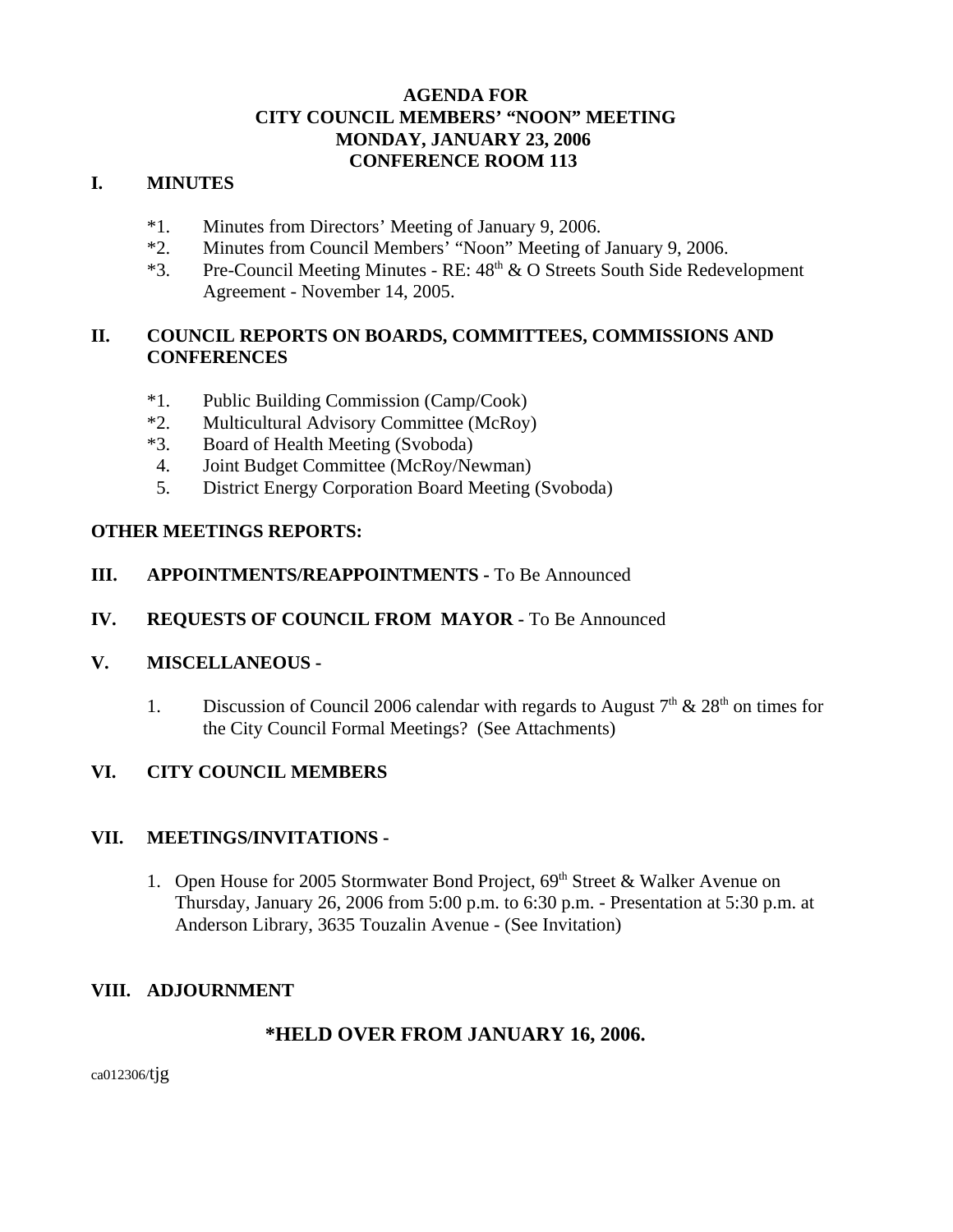| TY COUNCIL FORMAL MONDAY MEETING DATES - 2006 |                                           |                                   |                                   |                                   |                                   |                                   |                                   |                                   |                                   |                                    |                          |
|-----------------------------------------------|-------------------------------------------|-----------------------------------|-----------------------------------|-----------------------------------|-----------------------------------|-----------------------------------|-----------------------------------|-----------------------------------|-----------------------------------|------------------------------------|--------------------------|
| <b>COUNCIL ADOPTED SCHEDULE</b>               |                                           |                                   |                                   |                                   |                                   |                                   |                                   |                                   |                                   |                                    |                          |
| <b>JAN</b>                                    | <b>FEB</b>                                | <b>MAR</b>                        | <b>APR</b>                        | <b>MAY</b>                        | <b>JUNE</b>                       | <b>JULY</b>                       | AUG                               | <b>SEPT</b>                       | <b>OCT</b>                        | <b>NOV</b>                         | <b>DEC</b>               |
|                                               |                                           |                                   |                                   |                                   |                                   |                                   |                                   |                                   |                                   |                                    |                          |
| $2^{ND}$                                      | 6 <sup>TH</sup>                           | 6 <sup>TH</sup>                   | 3 <sup>RD</sup>                   | $1^{ST}$                          | 5 <sup>TH</sup>                   | 3 <sup>RD</sup>                   | 7 <sup>TH</sup>                   | 4 <sup>TH</sup>                   | $2^{ND}$                          | 6 <sup>TH</sup>                    | 4 <sup>TH</sup>          |
| NO <sub>1</sub><br><b>MTG</b>                 | 1:30                                      | 1:30                              | 1:30                              | 1:30                              | 1:30                              | <b>NO</b><br><b>MTG</b>           | 1:30                              | <b>Labor Day</b><br><b>NO MTG</b> | 1:30                              | 1:30                               | 1:30                     |
| $\mathbf{Q}^{\mathrm{TH}}$                    | $13^{\text{TH}}$                          | $13^{\text{TH}}$                  | $10^{\text{TH}}$                  | 8 <sup>TH</sup>                   | $12^{\text{TH}}$                  | $10^{TH}$                         | $14$ <sup>TH</sup>                | $11^{\text{TH}}$                  | 9 <sup>TH</sup>                   | $13^{\text{TH}}$                   | $11^{\text{TH}}$         |
| 1:30                                          | 1:30                                      | 1:30                              | 1:30                              | 1:30                              | 1:30                              | 1:30                              | 1:30                              | 1:30                              | 1:30                              | 1:30                               | 1:30                     |
| $16^{TH}$                                     | $20^{\text{TH}}$                          | $20^{\text{TH}}$                  | $17^{\text{TH}}$                  | $15^{\text{TH}}$                  | $19^{\text{TH}}$                  | $17^{\text{TH}}$                  | $21^{ST}$                         | $18^{\text{TH}}$                  | $16^{\text{TH}}$                  | $20^{\text{TH}}$                   | $18^{\text{TH}}$         |
| <b>MLK</b><br>NO <sub>1</sub><br><b>MTG</b>   | Pres.Day<br>NO <sub>1</sub><br><b>MTG</b> | 1:30                              | 1:30                              | 1:30                              | 1:30                              | 1:30                              | 1:30                              | 1:30                              | 1:30                              | 5:30<br><b>NITE</b><br><b>MTG</b>  | 1:30                     |
| $23^{RD}$                                     | $27^{\text{TH}}$                          | $27^{\text{TH}}$                  | $24$ <sup>TH</sup>                | 22 <sup>nd</sup>                  | $26^{\text{TH}}$                  | $24$ <sup>TH</sup>                | $28$ <sup>TH</sup>                | $25^{\text{TH}}$                  | $23^{RD}$                         | 27 <sup>TH</sup>                   | $25^{\text{TH}}$         |
| 1:30                                          | 5:30<br><b>NITE</b><br><b>MTG</b>         | 5:30<br><b>NITE</b><br><b>MTG</b> | 5:30<br><b>NITE</b><br><b>MTG</b> | 5:30<br><b>NITE</b><br><b>MTG</b> | 5:30<br><b>NITE</b><br><b>MTG</b> | 1:30                              | 5:30<br><b>NITE</b><br><b>MTG</b> | 5:30<br><b>NITE</b><br><b>MTG</b> | 1:30                              | Holiday<br><b>NO</b><br><b>MTG</b> | Holiday<br><b>NO MTG</b> |
| 3OTH                                          |                                           |                                   |                                   | $29$ <sup>TH</sup>                |                                   | 31 <sup>ST</sup>                  |                                   |                                   | $30^{\text{TH}}$                  |                                    | Jan $1^{\rm ST}$         |
| 5:30<br><b>NITE</b><br><b>MTG</b>             |                                           |                                   |                                   | Memorial<br>Day<br><b>NO MTG</b>  |                                   | 5:30<br><b>NITE</b><br><b>MTG</b> |                                   |                                   | 5:30<br><b>NITE</b><br><b>MTG</b> |                                    | Holiday<br><b>NO MTG</b> |

meetingschedule2006 January 19, 2006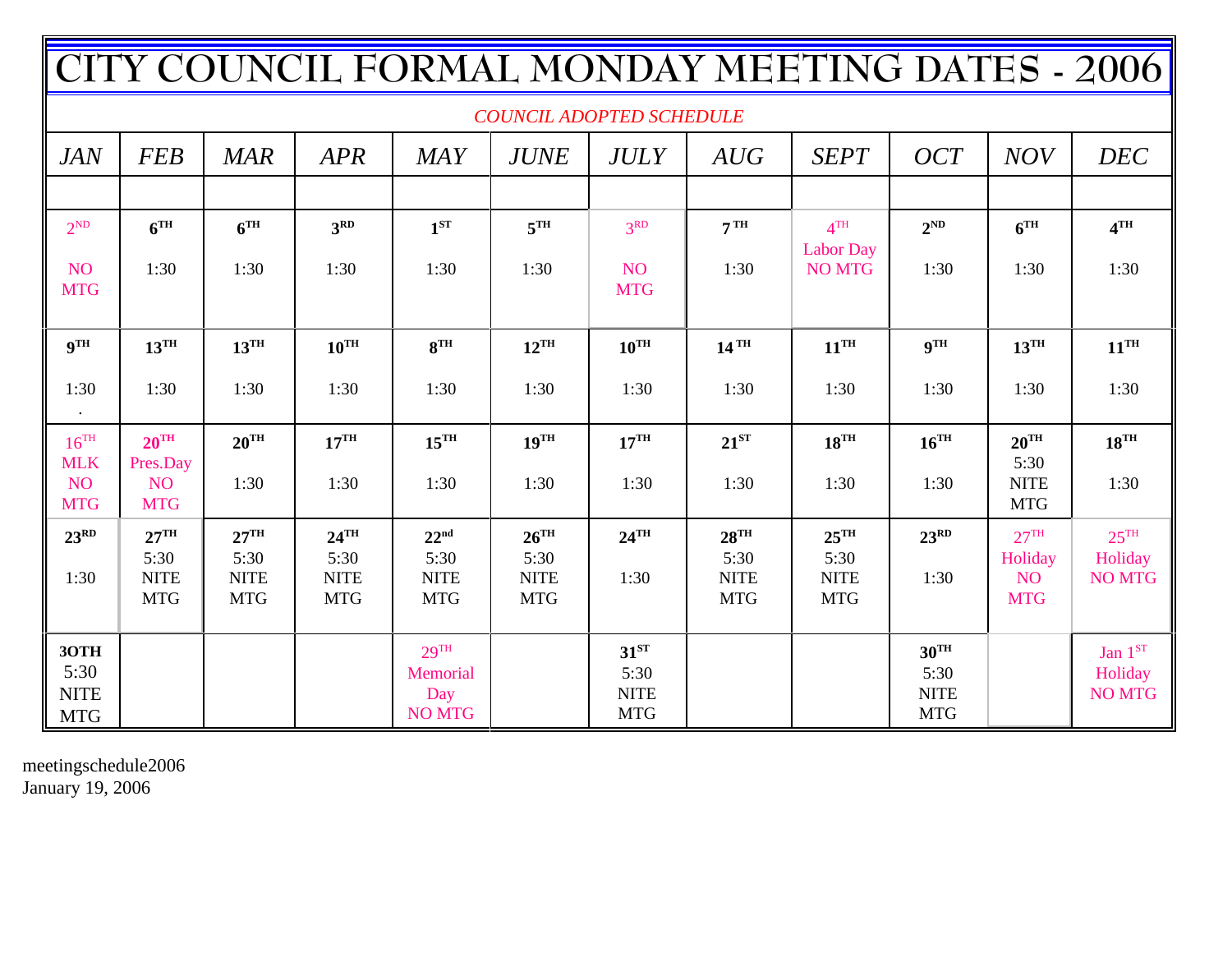# F.Y. 2006-07<br>TENTATIVE BUDGET CALENDAR

| January 17               | Budget Office distributes budget preparation materials and<br>instructions.                       |  |  |  |  |  |  |
|--------------------------|---------------------------------------------------------------------------------------------------|--|--|--|--|--|--|
| February 17 -<br>March 3 | Departments submit budget requests.                                                               |  |  |  |  |  |  |
| March 6 - March 31       | Finance Department meets with all departments to review<br>budget submissions.                    |  |  |  |  |  |  |
| April 3 - April 28       | Budget Hearings with the Mayor.                                                                   |  |  |  |  |  |  |
| May 1 - May 19           | Mayor briefs the City Council and makes final budget decisions.                                   |  |  |  |  |  |  |
| May 22 - June 16         | Preparation of the Mayor's Recommended Budget.                                                    |  |  |  |  |  |  |
| June 16                  | Mayor's Budget sent to the printer and City Council.                                              |  |  |  |  |  |  |
| June 26                  | Public release of the Mayor's Budget.                                                             |  |  |  |  |  |  |
| July 11                  | Commons Budget Hearings (Tentative date)                                                          |  |  |  |  |  |  |
| July 5-July 14           | City Council hearings with the Administration and<br>departments.                                 |  |  |  |  |  |  |
| July 17                  | City Council votes on tentative changes to the Mayor's Budget.                                    |  |  |  |  |  |  |
| August 1                 | Publication of Budget Summary in media.                                                           |  |  |  |  |  |  |
| August 7 – 4:30 p.m.     | Public hearing on the proposed Budget.                                                            |  |  |  |  |  |  |
| August 9                 | City Council votes on final changes to the Mayor's Budget                                         |  |  |  |  |  |  |
| August 20                | Deadline for the County Assessor to provide final property<br>valuation to the City Budget Office |  |  |  |  |  |  |
| August 21                | City Council adoption of Budget                                                                   |  |  |  |  |  |  |
| October 1                | Prior to October 15 City Council holds public hearing and<br>adopts final tax rate                |  |  |  |  |  |  |

 $11/21/05$ 

 $\left(\begin{array}{c} 1 \ 1 \end{array}\right)$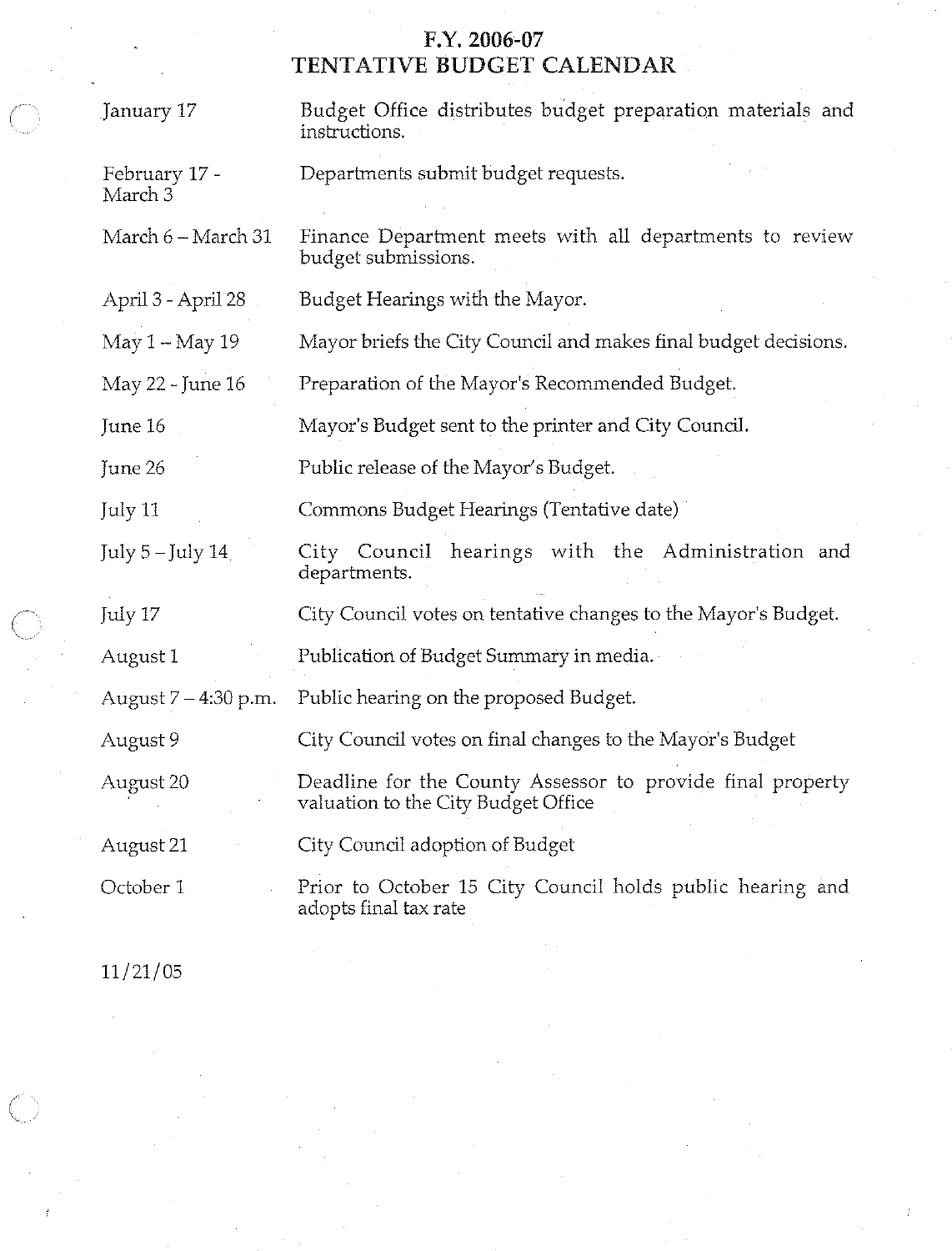### **MINUTES CITY COUNCIL MEMBERS' "NOON" MEETING MONDAY, JANUARY 23, 2006 CONFERENCE ROOM 113**

**Council Members Present:** Ken Svoboda, Chair; Patte Newman, Vice-Chair; Jonathan Cook, Dan Marvin; Annette McRoy, Jon Camp.

#### **Council Member Absent:** Robin Eschliman

**Others Present:** Mark Bowen, Ann Harrell, Rick Hoppe, Mayor's Office; Dana Roper, City Attorney; Joel Pedersen, Assistant City Attorney; Tammy Grammer, City Council Staff; Deena Winter, Lincoln Journal Star Representative; and Coby Mach, LIBA

#### **I. MINUTES**

- \*1. Minutes from Directors' Meeting of January 9, 2006.
- \*2. Minutes from Council Members' "Noon" Meeting of January 9, 2006.
- \*3. Pre-Council Meeting Minutes RE:  $48<sup>th</sup>$  & O Streets South Side Redevelopment Agreement -November 14, 2005.

Chair Ken Svoboda, by acclamation of the Chair, approved the minutes. No objections were offered.

## **II. COUNCIL REPORTS ON BOARDS, COMMITTEES, COMMISSIONS AND CONFERENCES**

\*1. **Public Building Commission** (Camp/Cook). — Camp reported on the Health Department expansion status and change orders, which he believes was approved.

Discussion on the Hall of Justice building, and continuing with the L3 Communications-Maintenance Agreement. Mentioned were concerns by Sheriff Wagner, and other staff, on the 911 set up in the parking garage door and the need for security. Cook stated a motion had been passed which would restrict access to the door. Employees who previously had access were now denied with only a few able to utilize the door. Cook continued saying the motion was passed to avoid instances of possible terrorism and stated everyone would be treated equally, all entering through the front entrance, with the metal detector. The Sheriff is looking into implementation and will report back.

Camp stated there have been discussions on the "K" Street Complex and believes a meeting is scheduled for January  $31<sup>st</sup>$ , with the developers, which should be on the agenda.

Initial space planning for the Courthouse Plaza is being worked on, and we will hear from John McKay, and his unit, on different departments to occupy the space. They have laid out three different scenarios of possibilities for departments to consider.

The Commission has received an inquiry about Sideline's Deli, located in the County-City Building, regarding the few flexible hours they're open. Have spoken to them and they will replace the existing manager and work on the deli's operation at this location.

Cook stated there is another element regarding the timing of the RFP from the Building Commission and since we've had an unexpected delay from the potential buyers of "K" Street it may take until the 30<sup>th</sup>. The Mayor has agreed to allow the Building Commission one more month, to March  $14<sup>th</sup>$ , to make a final decision on the RFP.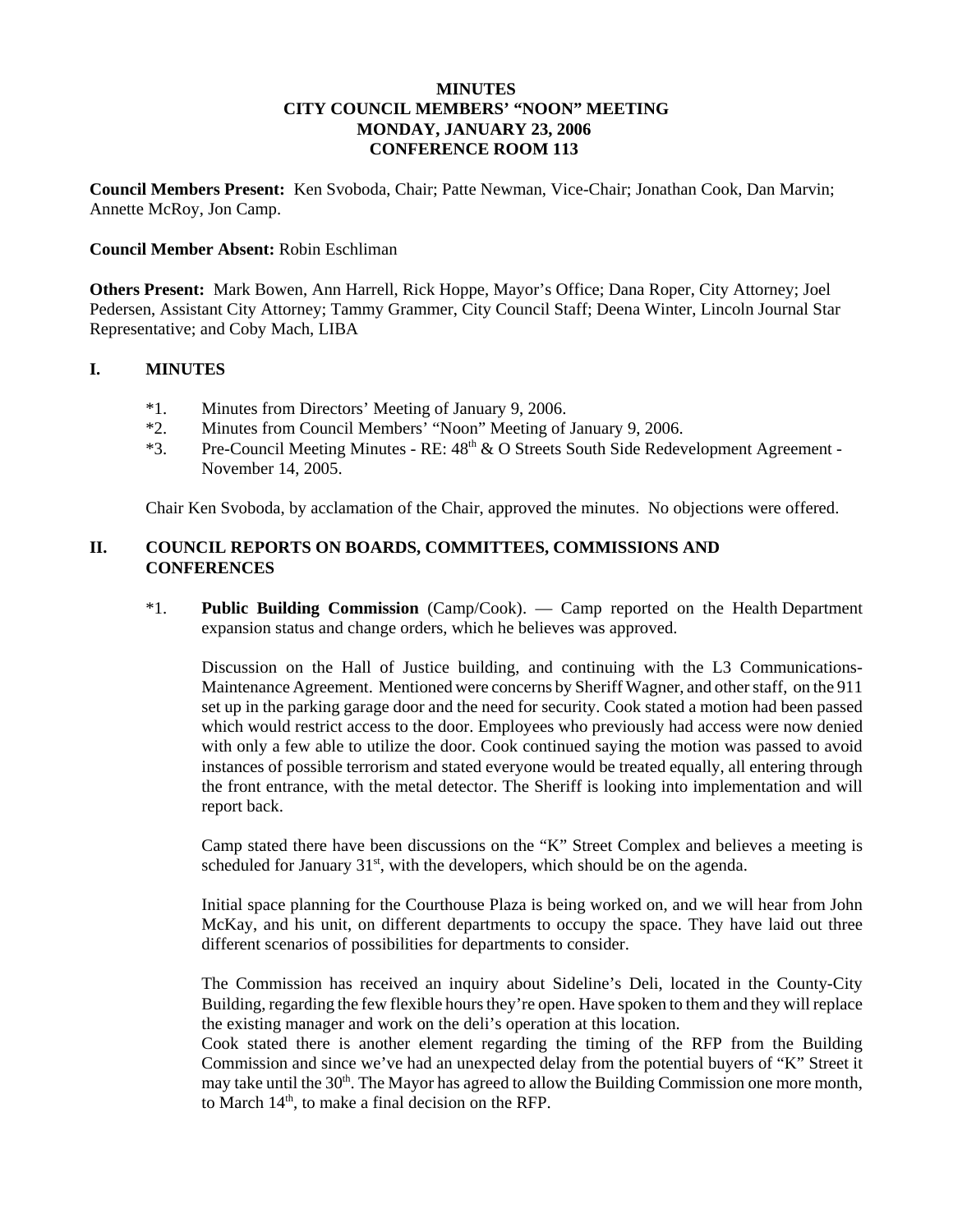\*2. **Multicultural Advisory Committee** (McRoy). — McRoy stated Marvin and she attended the meeting and saw the presentation by Information Services of the ACTION website, which focused on hate crimes. McRoy continued saying they will be able to talk with the community and explain how this website works. Information Services did an outstanding job of explaining how to use.

Cook asked the question of under what circumstances would you use the website versus calling the police? For instance, if someone painted on your building, would you report to the police? McRoy replied the website might be an alternate route, and one reason it was presented at the MAC meeting is the fact there are interested minority community leaders understanding what crimes might occur within different communities.

Cook agreed with McRoy but questioned if there were people who thought they should go directly to the website to report, but in fact should be calling the police directly? McRoy answered if the incident was ongoing, or currently happening, should call 911. Believed the website was for crimes committed after the fact, discovered later, and not a lot one can do immediately.

Marvin commented it was an involved explanation of how the complete website works, not just focused on hate crime, but nuisance calls, such as barking dogs, and found very interesting.

\*3. **Board of Health Meeting** (Svoboda). — Svoboda reported additional strategic planning was done at the meeting along with the presentation of the annual report, which was distributed through the Journal Star. The report was distributed to 63,000 Journal Star subscribers. The news format was suggested a number of years ago and saves the Board of Health a substantial amount of money on printing costs. Stated it is very informative and easy to read.

Svoboda stated officers were elected with Larry Hudkins as Chair and Lisa Peterson as Vice-Chair. As the next Board of Health meeting would fall on February  $14<sup>th</sup>$  Rick Hoppe suggested it be moved to February  $7<sup>th</sup>$ , one week earlier, which was agreed to.

 4. **Joint Budget Committee** (McRoy/Newman) — McRoy reported Joan Anderson, from the Lincoln Medical Society, was guest speaker. Discussion by JBC members focused on speciality doctors being burdened, with a table presented through Kit Boesch. Example of a doctor seeing uninsured and/or Medicaid patients, who might require a translator, which costs \$37 per hour. The Medicaid reimbursement is \$35 and nothing is received if the patient fails to show. Has become a problem among Medical Society members with different specialists and discussion focused on: 1) How to rotate the patients so one, or two, specialists don't see all; 2) Have understanding of payment for translators; 3) Handling no-show patients; and 4) Pharmacy. The physicians are taking losses on all four. Stated the need is \$7,000 from the City/County.

Newman commented they do have a referral base with the Health Department, Ethic Centers, Lincoln Medical Education Foundation, St. Mark's Church and the Peoples City Mission which would result in savings if we have the speciality care system. Sixty (60) offices now volunteering. Patients would not go to the emergency room with non-emergencies, resulting in savings. Anderson spoke on a project which has been providing medication, resulting in more savings. Appreciate Anderson and Mary Jo Gillespie's work in saving the community money.

Newman then reported HUB is growing, and also working with Work Force Development to obtain job training, through a grant, for troubled teens. Have received reports of having at-risk females in the community and HUB is seeing more of these women now. Was reported, at the Juvenile Justice Conference in D. C., more research is being done on females in the Juvenile Justice system as their numbers are increasing with some becoming violent criminals.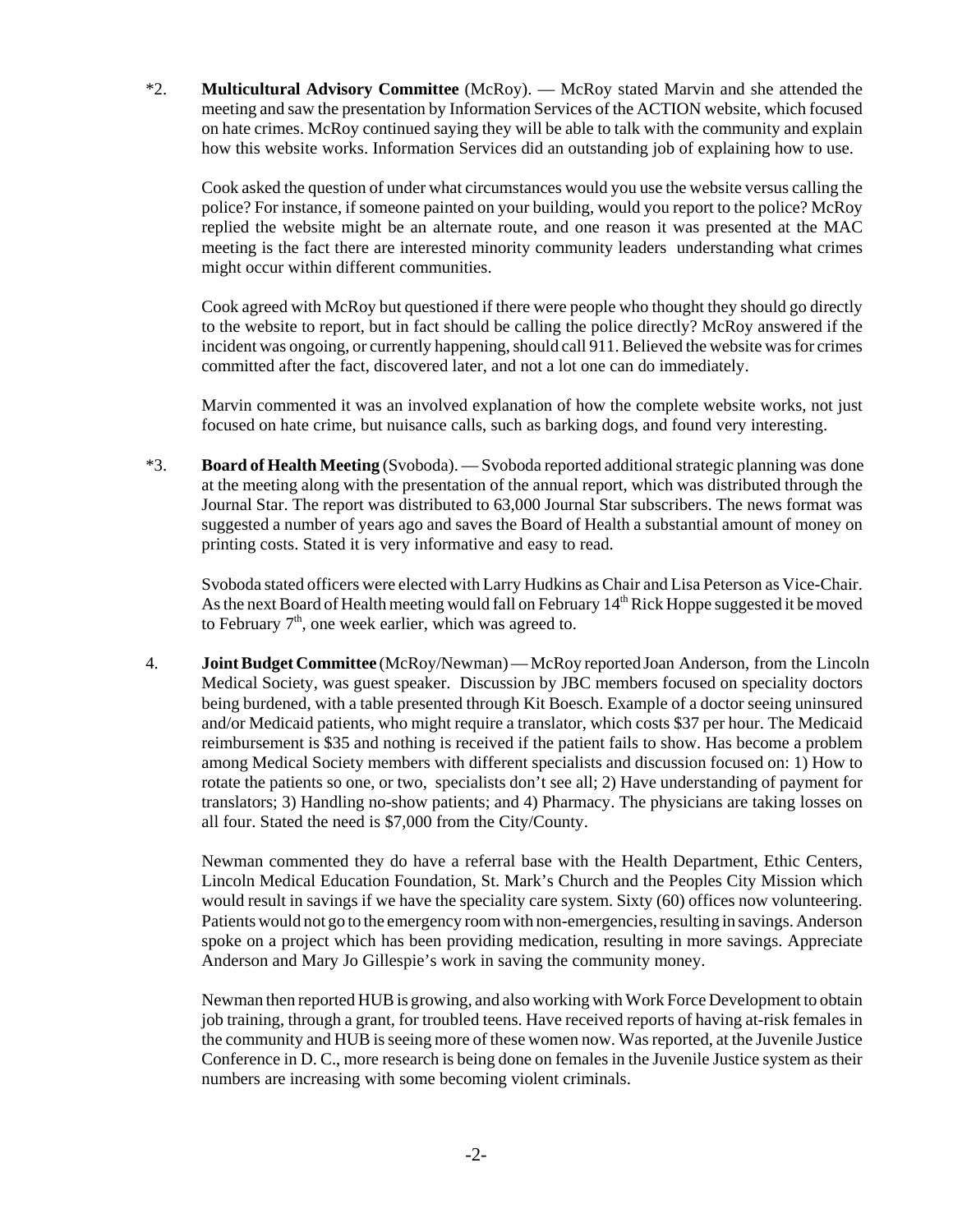McRoy commented on the Lincoln Interfaith Council, with a concern on the pantry tracking program. As the pantry is sometimes out of food they have applied for grants, and are using volunteers. Discussion on moving the program to a paid professional staff with IS and data recorded to track and sustain the program, as opposed to part-time volunteers.

Newman stated for the Keno Advisory Board usually only one name was nominated. This time two names came forward and the County Board has already approved one. As we wouldn't want anyone to be publicly embarrassed we're suggestion from here on the JBC make the decision and only have one name come forward. Believe now it would be appropriate for the City Council to move ahead and approve the same nomination as the County Board, with discussion to the other nominee regarding possible future openings.

Svoboda questioned if this would be by resolution or just voted upon? Hoppe stated he would check, with McRoy saying she believes it's by resolution. Newman interjected there are very few volunteers and really don't want to turn away. Hoppe stated he would look for another position for this individual, if they have one at this time. Svoboda asked Hoppe if there would be a resolution coming on this as he didn't see on the agenda for the next meeting. Hoppe responded no, as he hadn't been notified the person had been selected, and will look into. Svoboda went on to say he would contact Boesch (County Human Services), find out the individual's name and bring forward if it's the understanding to move ahead with the County at this time.

 5. **District Energy Corporation Board Meeting** (Svoboda). — Svoboda reported at the meeting, last week, had election of officer and the current officers were re-elected. President is Bernie Heier, Steven Masters as Vice-President and Ken Ward as Secretary and Treasurer. Received a financial report which was very favorable, had \$50,000 above budget increase in revenues last year and held debt coverage to budget.

Svoboda continued saying the majority of meeting time was dedicated to "K" Street with Lauren Wismer giving a presentation. Wismer stated legally they would not be able to provide cooling to the "K" Street Power Plant. Under articles on heating and lighting and would have to be amended to include. If amended there would be an approximate one point five million dollars in additional costs to upgrade. Currently cooling is limited, and thinks only a small portion of building, office space and the State records, are being controlled with cooling. With this understanding, if "K" Street went off the system there would be a gross impact of approximately \$50,000 a year in lost revenue. Obviously also a net loss, but we don't know amount at this point.

Cook stated since it's not part of the sales agreement and if the buyers want to have the service, they would negotiate and we would pass on costs? Svoboda replied absolutely. Cook asked if there are rules regarding improvements which would have to be made because of the proximity to residential? Ammonia scrubbers or?

Svoboda replied the breakdown is 450 ton cooling unit, cooling chiller, which would be approximately \$870,000. Also, possible additional heater boiler upgrade, which would be just under \$300,000. Ammonia scrubber should be in the range of \$100,000. A total of \$400,000 in additional capital investment to make it a manageable system, including a cooling tower and options.

Cook asked if improvements have to be made regardless because of the issue of residential being next door? Thought there was an ammonia scrubber issue, maybe had to make improvements because residential would be moving in next door, which they might not otherwise have to. Independent of whether or not "K" Street takes advantage of the system.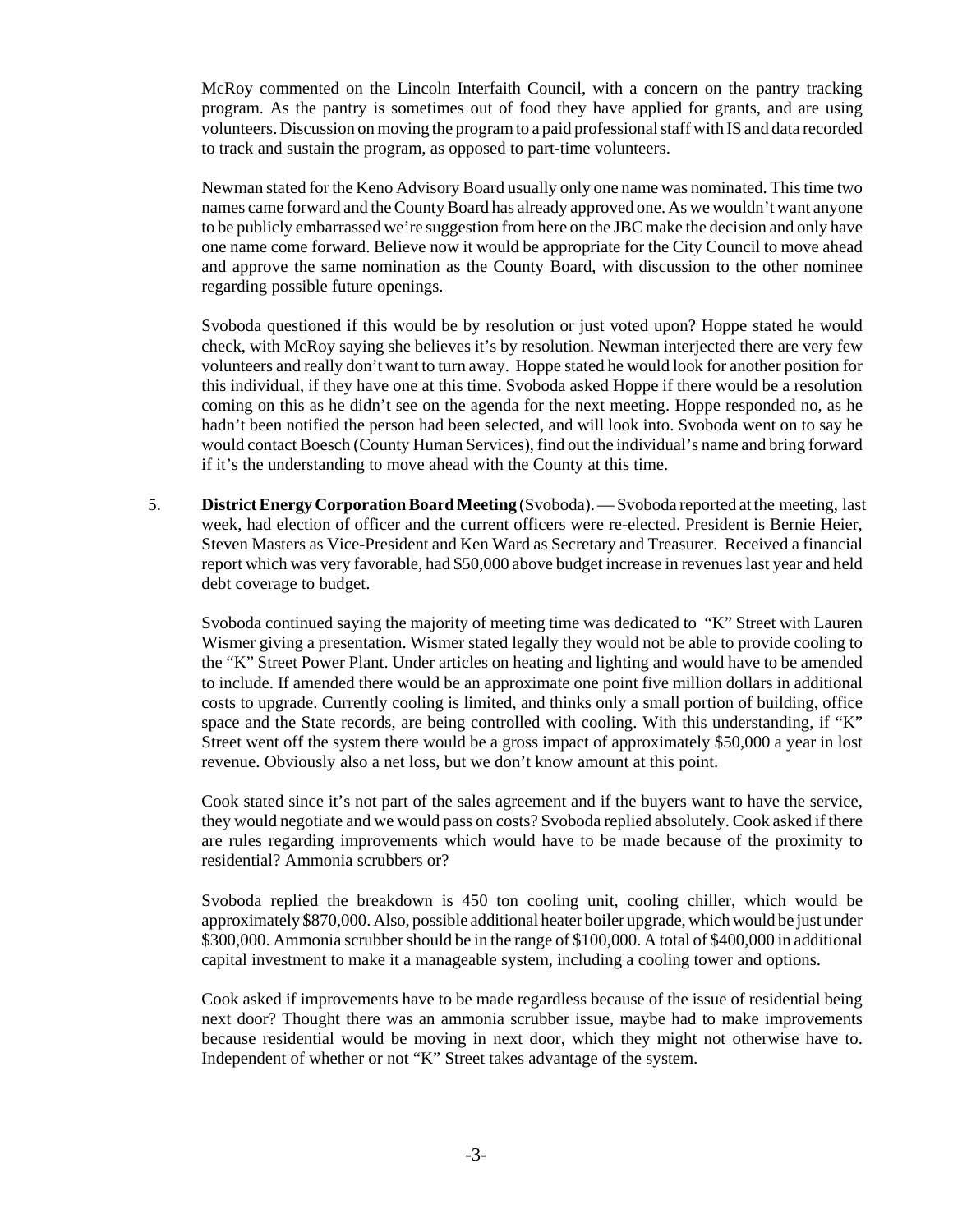Svoboda replied they didn't get heavily into the expenditure side, other than just giving us a laundry list of what would have to be done. Really didn't discuss exactly why things would have to be, other than approximately one and a half million dollars over.

Cook asked if there was an environmental law which required, in a commercial district they might not have these particular features, but if they have residential some environmental law requires these ammonia scrubbers. Is a cost you can't pass along to the buyers. If it happens would have to pass along to the rest of the campus. All the energy customers, or have the city pay.

Svoboda replied that's very possible, and as we go further that's possibly a discussion we'd have with staff of LES, that works with DEC, to see exactly what those costs would be, what they're for, what could be passed on, and what could not be. Stated that was the majority of discussion. The articles and process which would have to be followed. A letter apparently went from DEC to, or from, Lauren Wismer, to Don Killeen and the City. We can get a copy of the letter, which went out last week, under letterhead. We did receive copy of what was sent to the City.

Bowen stated there could be a thousand dollars above budget reduction ....? Svoboda replied yes on revenues. Had a \$50,000 above budget increase on the revenue side. Bowen said he's also curious with the acquisition of Courthouse Plaza, will they be extending service there? Svoboda replied not yet. Within a couple of years they will certainly look into that, but there's an aging system there which would not be required to be changed immediately, but thought within a couple of years would be extending it there. But, would do a cost benefit first. The existing system is running efficiently and they didn't feel the need to jump into an expenditure. They did comment the \$50,0000 impact of loss, gross loss, could be made up if "K" Street went off the system. Could be made up by the Election Commissioner's former office and Courthouse Plaza. So those two structures going on. DEC could offset that with some additional obviously up front costs to get the system to them.

#### **OTHER MEETINGS REPORTS:**

McRoy stated for FYI. The Motor Sports Task Force reconvened last Tuesday. The applicant is working on a site by Branch Oak, outside the city limits. Trying to apply city sound ordinances. Mark Hunzeker is the attorney. Is the gentleman who owns the racetrack in Scriber, which is shut down looking for another location. Don't know when it's coming forward, as far as Planning Commission, or Council. They are having experts come in for the sound and different things. It would be a county action, but they're trying to meet the city standards.

Camp said he doesn't report regularly on LPED, but just make sure everyone's aware of this new office of the technology transfer, at the University with John Brush. Is really exciting. John's been very complementary to his staff, really takes a lot of the University properties, market it in and help develop them.

#### **III. APPOINTMENTS/REAPPOINTMENTS -** Rick Hoppe

Hoppe said there are two on the agenda. One for Citizens Police Advisory Board, with a note from Cook saying there's a vote on the 30<sup>th</sup>. The second one regards Brian Stevenson and the GAIC, and regarding the form he filled out, which is in your packets, it lists his address in Topeka, Kansas. Brian is moving here to take over as manager of Nebraska Interactive, a group that buys web based services to the State of Nebraska and is replacing Rod Armstrong, who went off the board. Information Services thought it was very important to have a representative from Nebraska Interactive on our GAIC Committee. Can assure you Mr. Stevenson is moving to Lincoln, and now have a Lincoln address. We are not appointing a Kansasan to a Lincoln board.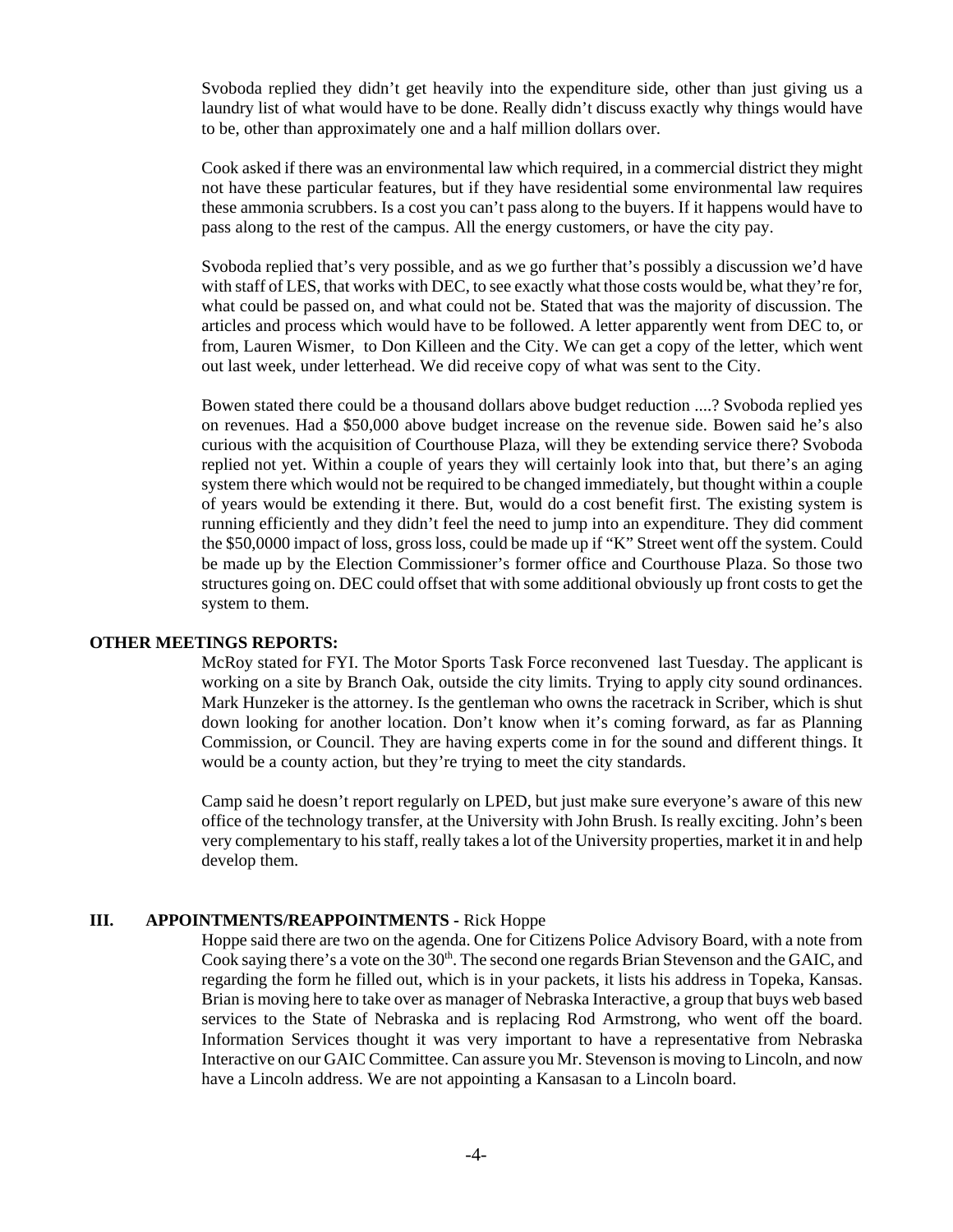## **IV. REQUESTS OF COUNCIL FROM MAYOR -**

**MARK BOWEN -** Bowen stated a reminder of the Mayor leaving for a meeting in D. C. on Wednesday. Will return on Saturday. If anything happens in the meantime we'll let you know. The second handout the Mayor gave out earlier was a letter written to the County Board a couple of weeks ago. Would ask that it would be read through thoroughly, as there are various substantial issues which we're opening the door to on discussing with the County. Deals with a former County road levy they had until about ten years ago and then abolished. They still have it and the Mayor is asking them to look at why they abolished and then to get a dialogue to resolve how and why it's not currently in existence. So, a much bigger issue, overall, unless we have more important issues.

Camp referred to the letter and asked if Bowen had an idea of the dollar amount the County was raising previously on this County Road Tax? Bowen responded the County currently, under their estimates, is approximately four point seven million dollars, countywide. If you follow the State statute, as it exists, half of that would be retained by the County and half would be distributed to the municipalities. Under this scenario our share would be about two million, annually. Like stated before, the Mayor breached this with the County in a very cooperative, let's get together and talk. They had a conversation last Thursday at their County Board Budget Retreat. She's waiting for them to formally respond and for discussions.

McRoy said, on the same subject, the fifth paragraph, last sentence, they're still collecting the four point seven million. Is that how the sentence is read? Bowen responded affirmatively and added it appears when they abolished the road levy, about ten years ago, they added it to their current general levy, and then internally they fund their bridge and road fund. With approximately the same amount of money. This is what we can best determine. The only catch there is that they don't have to follow the State law, which is ...

McRoy asked then technically we should be getting two point something million? Bowen answered that is the estimate. McRoy asked if that referred to Lincoln, or Lancaster County? Bowen replied Lincoln. We're already five percent of the County property tax, base wise, so it's around two million, if you follow the current statute. McRoy asked if Bowen would keep the Council posted on any response and Bowen agreed.

#### **ANN HARRELL - No Further Comments**

#### **RICK HOPPE - No Further Comments**

#### **DANA ROPER, City Attorney - No Comments**

#### **V. MISCELLANEOUS -**

1. Discussion of Council 2006 calendar with regards to August  $7<sup>th</sup>$  & 28<sup>th</sup> on times for the City Council Formal Meetings? (See Attachments). — Svoboda

Svoboda stated for the Council calendar will be meeting on August  $7<sup>th</sup>$  for a public hearing on the budget, normally a 4:30 meeting. (Grammer will make the correction on the calendar) Svoboda continued saying the discussion is it would still be on  $28<sup>th</sup>$ , we would be holding a night meeting, at 5:30, which is typical, and we still have a whole public hearing on the budget, in the evening.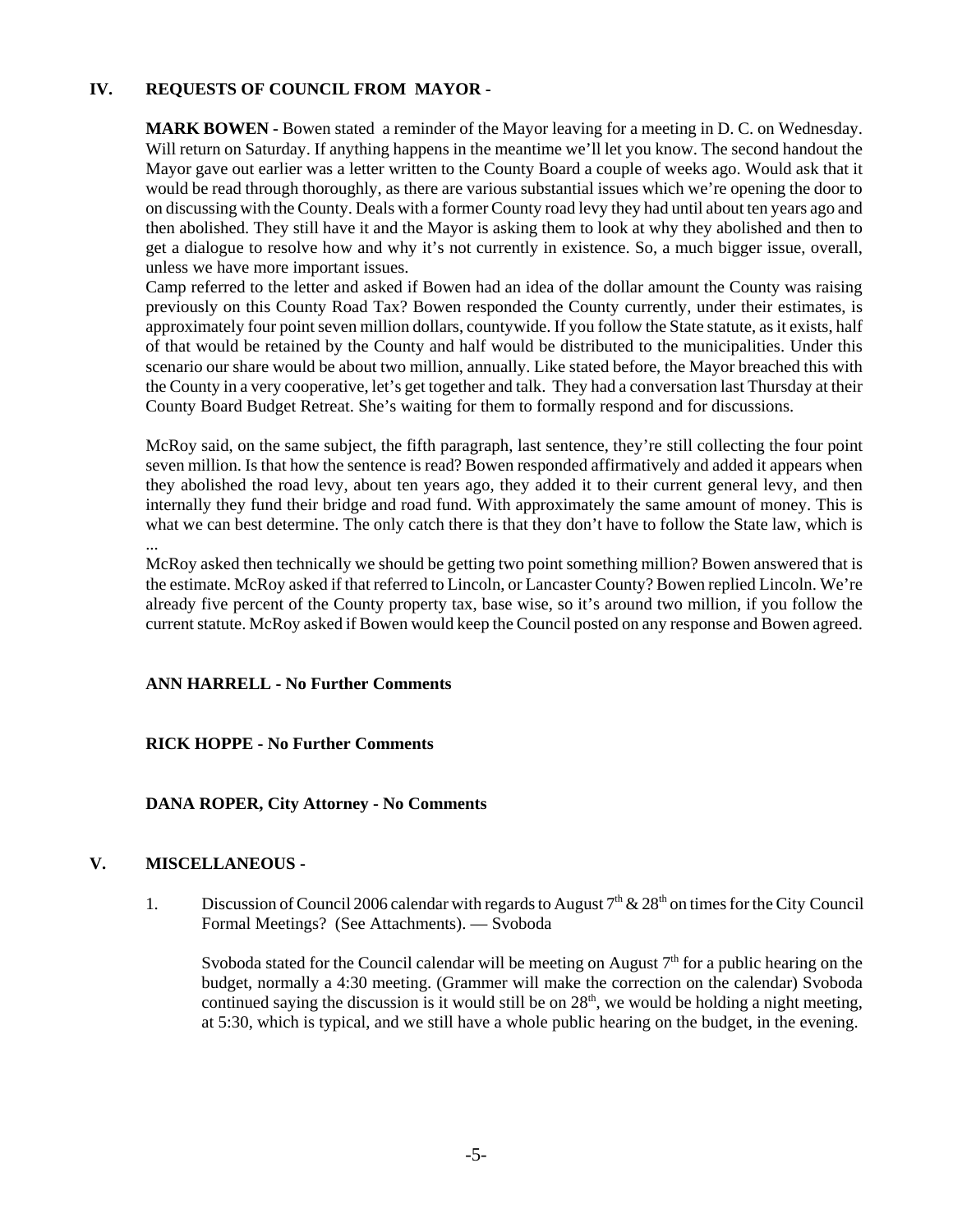Cook said we had a night meeting on the  $31<sup>st</sup>$  of July, just before our meeting. But for different topics? The night meeting on the  $7<sup>th</sup>$  is for budget. Svoboda added he thinks in the past they've recognized the budget hearing as just a special circumstance meeting and we don't disrupt our regular night schedule for that meeting. The only change is changing it to a 4:30 instead of a 1:30 pm on the  $7<sup>th</sup>$ .

 Marvin said he would go about coordinating potential vacation days off, just to notify members. Svoboda said it's been common courtesy to extend a note to the Chair, just to know when Council members are gone. We do watch making sure there isn't three Council members gone at once.

Marvin stated he read a media advisory from Coby and also the article in the paper about whether he can serve on the committee or not. Would you know anything about this Jon (Camp)? About the fire department, ambulance?.

Camp said they had their first meeting for about 1 ½ hours and discussed concerns anybody had. Chief Spadt brought out a concern and Coby wasn't there but was his (Camp) understanding that he's going to excuse himself from the committee and just be a member of the media, since all of the meetings are open. The goal of everyone on the committee is to be objective.

Marvin asked if Craig Mason was on the committee? Camp replied no. Marvin asked anyone knew how the media advisory release was put out? Did they have a board meeting and vote with the understanding that was the position LIBA's was taking? Camp said he didn't have connection with that. Svoboda and he were at a meeting on Tuesday and both received a copy, and was the first he saw of it. Marvin said the thrust of his question is, would we know if people who were voting members are also on your committee? Would there be voting members, who voted for a press release, who would criticize this process, getting ahead and finding solutions before they knew all the answers? Would we know whether members of LIBA voted for this particular document and are also on the committee? Camp said he didn't know. Stated Marvin was welcome to ask LIBA. Camp said he didn't know who voted on the press release.

Svoboda said what he and Camp saw at Budget Monitoring, on Tuesday, was just a draft, and doesn't think it was the same total format. Camp said he didn't pay much attention to it because he's been focused, like everyone, on the objective analysis. Camp would encourage anyone to ask any question as this is an open process. Camp also said he thinks much, too much, is being made about some committee members who may be members of LIBA. It's really inconsequential. Marvin said when he read the comments he thought they were accurate. Don't want a process where you prejudge what you're going to do. And, so it seems that if you were a board member and you voted in favor of an issue by LIBA, that the criticism which was leveled against Coby, should go to other board members if they served on the committee. Camp said he thought this was too picky, number one. Number two he doesn't know but feels some people are being overly sensitive. This committee was chosen based on expertise. Thinks the people leveling the criticisms are being political. Coby excused himself which is probably appropriate. It's a fully open process. Have a good diversity of opinion on the board, from this committee, to really delve into facts, analyze and come up with recommendations. Believes it's important to recognize that by having diversity of individuals on the committee we'll get the best results. We addressed this particular media release and then put it behind us. The goal is to not waste the effort of these 20/25 people. Marvin said he said the principle you're saying was used to excused Coby seems fair and would be applied.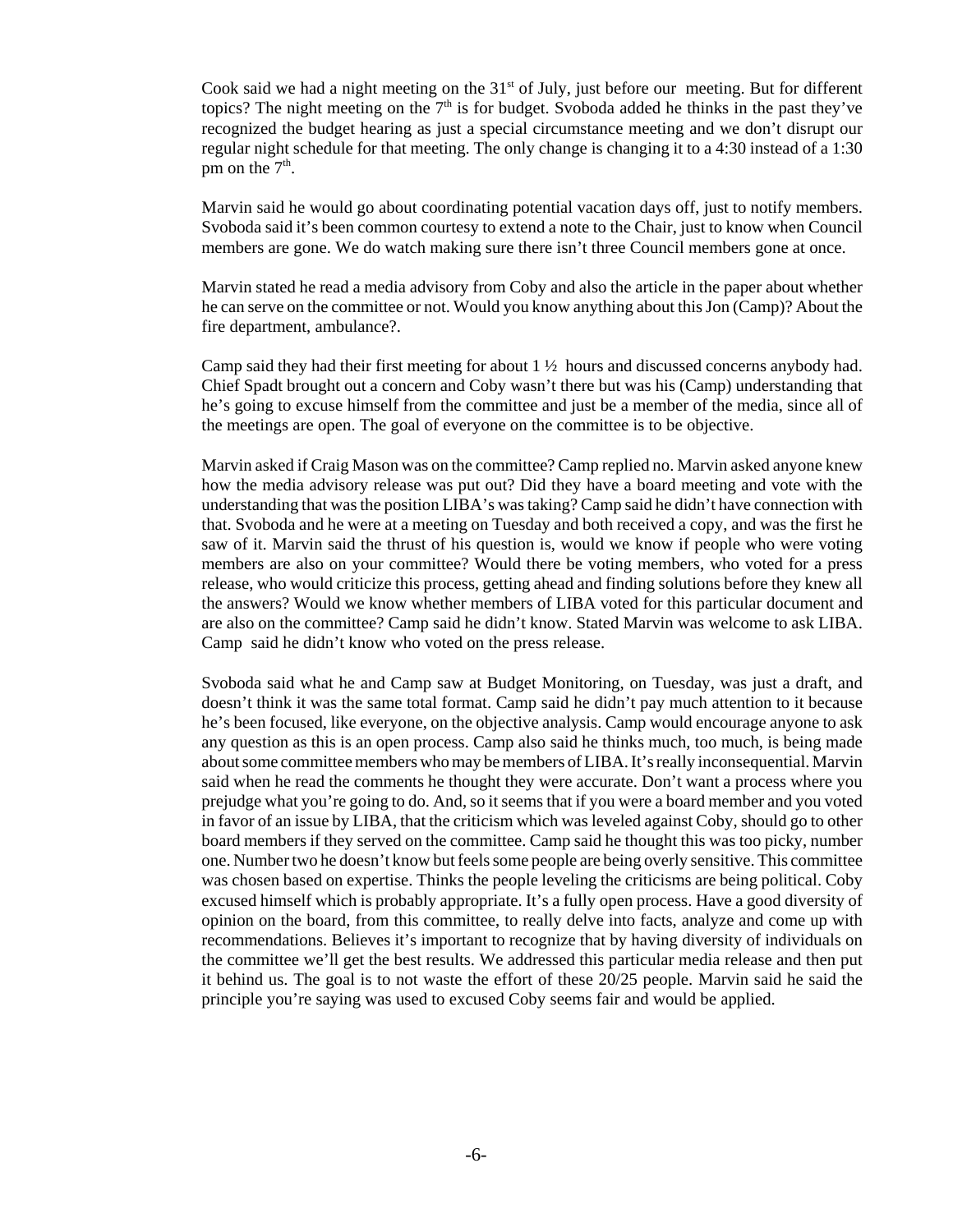Svoboda said he believed the reason Coby resigned from the committee is he also represents the media, with a talk radio show in the afternoon. Believes that's the reason why, not because of his association with LIBA. Marvin said that's a little different take than before. Svoboda said he's heard that he's recognized as a media representative as well. Doesn't know if the whole board voted on, would assume they would have had a majority vote from the executive board.

McRoy said her question was related, but not too closely and regarded the fire department article in the paper regarding the County issue, with Doug Ahlberg, that committee. Assumes they won't need any more stories but can you keep us abreast on what they're doing to regain whatever solution it is as far as going out in the County? Because that puts quite a value on calls they went on.

Bowen said, as said before, a thousand calls a year is not mutual aid, it's regular service, and is why we're having discussions. We started discussions with the County Board and Doug Ahlberg agreed to follow up, and he did. Has been going on for a number of months. They've had good process trying to make sure all the rural fire departments are actually billing for services, as some hadn't been. They're trying to get to a standard billing format, so there will be consistency between all entities. It is moving along and will keep everyone posted.

McRoy answered when the fire department came to the Council for money she received an email, and did talk to them later, and they thought the Lincoln Fire Department should not go out in the County, under any circumstances, even though she tried to explain the mutual aid agreements and the higher technology, and different things. But this gentleman was under the impression they were here to serve the citizens of Lincoln.

Bowen said that's exactly what they're suppose to be doing, but through mutual aid. McRoy added there are those who might see this as where our money is going, out into the County. Bowen stated regular service needs to be paid for. McRoy said if we're providing service outside would take manpower and technology and they should pay for it. Want to keep abreast as there are people who are upset reading about that. Bowen stated he would keep everyone posted. Camp said they have the President of the Mutual Aid Society also on the review committee and did that purposely. McRoy said she knows it's a county issue but citizens are kind of upset.

#### **VI. CITY COUNCIL MEMBERS** -

#### **JON CAMP - No Further Comments**

**JONATHAN COOK - No Further Comments**

**ROBIN ESCHLIMAN - Absent - (left early)** 

**DAN MARVIN - No Further Comments**

**ANNETTE McROY - No Further Comments**